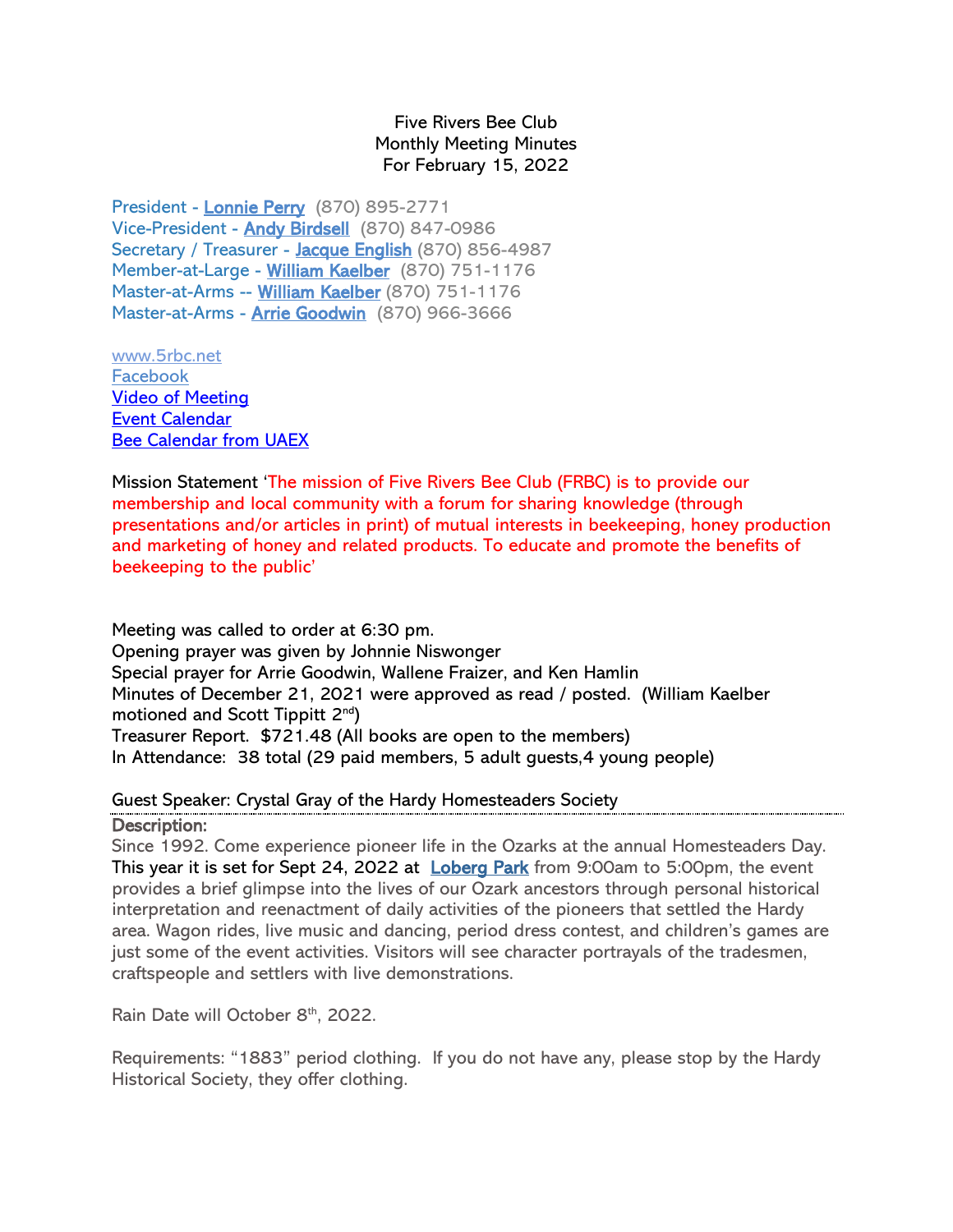They are seeking "Homesteading type" demonstrations and volunteers for additional demonstrators and helpers. She was hoping to have an observation hive, someone to demonstrate how to make lotions, lip balm, candles or how to cook. Anything dealing with products made with honey, if possible.

Crystal Gray is the contact person, chair of the HHD planning committee. She can be reached at 417-280-1003. Plans are starting to take shape, but we need volunteers to work on all of the committees:

1-Funds & Social Media 2-Musicians & Storytelling 3-Children's Activities 4-General Store 5-Demonstrators 6-Set-up & Tear-down 7-Closing Appreciation Ceremony Contact Crystal and she will put you in touch with the appropriate person! Let her know your interest and help us make this happen!!!

We are seeking bee club members who wish to partake in this event to let Jacque or Crystal know. She needs an answer by July if possible.

Jacque English passed around "How you wish to be contacted" since some of us are not social media.

She also passed out the 2022 Monthly Meeting calendar. (see below)

Our website now has a nice calendar of events, if I forgot to add anything, let me know. (link is above)

William Kaelber will be doing The History of Bees for the area.

Lonnie Perry asked about our club having a "Beginning Beekeeping Class". We had about 8-10 interested. He will give us a date soon. It will be free and open to anyone. Hoping to have it as all day affair. He will get with Andy Birdsell to work out the details and let us know.

Next month Myron Kroph will be our guest speakers to talk about NUCs and when to order.

19 April, our guest speaker will be John Z from the UAEX office in Little Rock. He is such a great speaker, I am sure once the word gets out, we'll have a house full of folks at this meeting. He'll be talking about Honeybee Research in Arkansas.

To join our club, it is only \$10.00 and comes with benefits.

Robert Fare told everyone beehives are all over Mt Home are seeking a new home. The owner passed away and the family are seeking to sell. If interested and wish more information, contact him at (414) 224.1996.

Lonnie and Andy did a hands-on demonstration on how easy it is to make a 5 frame NUC box. While the folks were building, Lonnie talked bees and folks socialized a bit. Linda and Andy built one and Adam and Christroph was the other team.